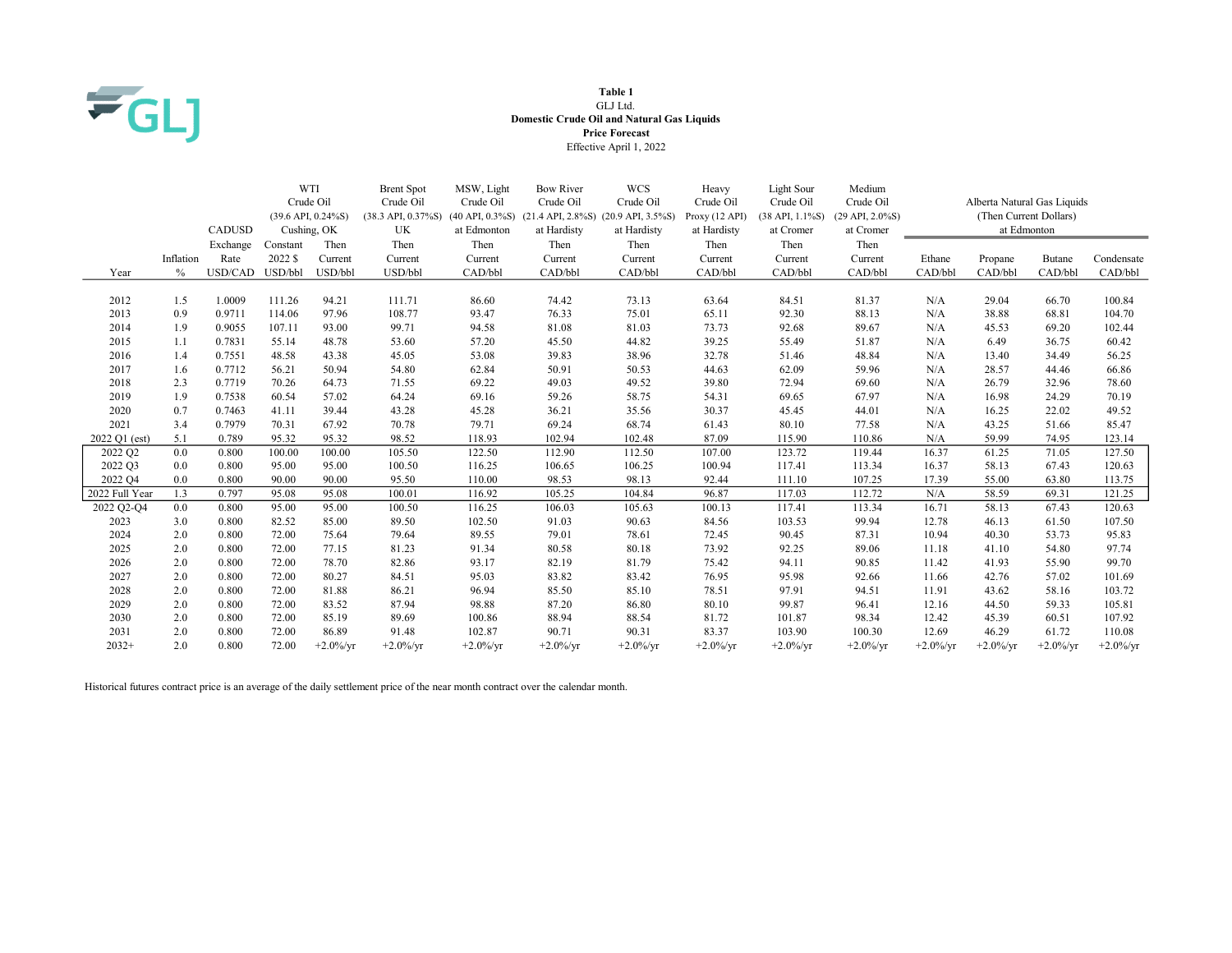

### GLJ Ltd. Table 2 Domestic Natural Gas Effective April 1, 2022 Price Forecast

|                | Henry Hub |              |                 | Alberta      |              |              | Saskatchewan |              | British Columbia |              |              |              |
|----------------|-----------|--------------|-----------------|--------------|--------------|--------------|--------------|--------------|------------------|--------------|--------------|--------------|
|                | Constant  | Then         | <b>AECO/NIT</b> | Plant Gate   |              |              |              | Plant Gate   | Westcoast        | Spot         | Huntingdon/  | Dawn         |
|                | 2022 \$   | Current      | Spot            | Spot         | ARP          | Empress      | SaskEnergy   | Spot         | Station 2        | Plant Gate   | Sumas Spot   | @ Ontario    |
| Year           | USD/MMBtu | USD/MMBtu    | CAD/MMBtu       | CAD/MMBtu    | CAD/MMBtu    | CAD/MMBtu    | CAD/MMBtu    | CAD/MMBtu    | CAD/MMBtu        | CAD/MMBtu    | USD/MMBtu    | USD/MMBtu    |
|                |           |              |                 |              |              |              |              |              |                  |              |              |              |
| 2012           | 3.34      | 2.83         | 2.40            | 2.21         | 2.25         | 2.30         | 2.31         | 2.26         | 2.30             | 2.12         | 2.70         | 3.04         |
| 2013           | 4.34      | 3.73         | 3.18            | 2.96         | 2.98         | 3.14         | 3.09         | 3.10         | 3.14             | 2.94         | 3.71         | 4.07         |
| 2014           | 4.93      | 4.28         | 4.50            | 4.26         | 4.22         | 4.72         | 4.39         | 4.42         | 4.29             | 4.07         | 4.37         | 5.98         |
| 2015           | 2.98      | 2.63         | 2.70            | 2.47         | 2.56         | 2.89         | 2.71         | 2.61         | 1.80             | 1.59         | 2.31         | 2.99         |
| 2016           | 2.86      | 2.55         | 2.18            | 1.94         | 1.93         | 2.36         | 2.18         | 2.09         | 1.77             | 1.60         | 2.18         | 2.56         |
| 2017           | 3.33      | 3.02         | 2.19            | 1.93         | 2.22         | 2.60         | 2.41         | 2.29         | 1.56             | 1.34         | 2.62         | 3.05         |
| 2018           | 3.34      | 3.07         | 1.54            | 1.33         | 1.36         | 3.06         | 1.68         | 2.71         | 1.24             | 1.03         | 3.60         | 3.09         |
| 2019           | 2.69      | 2.53         | 1.81            | 1.59         | 1.48         | 2.52         | 1.73         | 2.20         | 1.02             | 0.75         | 4.70         | 2.44         |
| 2020           | 2.22      | 2.13         | 2.26            | 2.03         | 2.00         | 2.24         | 2.45         | 2.05         | 2.21             | 1.94         | 2.16         | 1.88         |
| 2021           | 3.85      | 3.71         | 3.65            | 3.36         | 3.27         | 3.93         | 3.86         | 3.70         | 3.33             | 3.03         | 3.86         | 3.63         |
| 2022 Q1 (est)  | 4.50      | 4.50         | 4.77            | 4.46         | 3.73         | 4.97         | 3.83         | 4.75         | 4.77             | 3.66         | 3.70         | 4.40         |
| 2022 Q2        | 5.50      | 5.50         | 5.00            | 4.70         | 4.70         | 5.05         | 4.80         | 4.82         | 4.95             | 4.65         | 5.40         | 5.45         |
| 2022 Q3        | 5.50      | 5.50         | 5.00            | 4.70         | 4.70         | 5.05         | 4.80         | 4.82         | 4.95             | 4.65         | 5.40         | 5.45         |
| 2022 Q4        | 5.80      | 5.80         | 5.30            | 5.00         | 5.00         | 5.35         | 5.10         | 5.12         | 5.25             | 4.95         | 5.70         | 5.75         |
| 2022 Full Year | 5.33      | 5.33         | 5.02            | 4.72         | 4.53         | 5.11         | 4.63         | 4.88         | 4.98             | 4.48         | 5.05         | 5.26         |
| 2022 Q2-Q4     | 5.60      | 5.60         | 5.10            | 4.80         | 4.80         | 5.15         | 4.90         | 4.92         | 5.05             | 4.75         | 5.50         | 5.55         |
| 2023           | 4.13      | 4.25         | 3.95            | 3.67         | 3.67         | 4.00         | 3.77         | 3.77         | 3.90             | 3.61         | 4.15         | 4.20         |
| 2024           | 3.30      | 3.47         | 3.42            | 3.14         | 3.14         | 3.47         | 3.24         | 3.24         | 3.42             | 3.12         | 3.37         | 3.42         |
| 2025           | 3.30      | 3.54         | 3.49            | 3.21         | 3.21         | 3.54         | 3.31         | 3.31         | 3.49             | 3.19         | 3.44         | 3.49         |
| 2026           | 3.30      | 3.61         | 3.56            | 3.28         | 3.28         | 3.61         | 3.38         | 3.38         | 3.56             | 3.26         | 3.51         | 3.56         |
| 2027           | 3.30      | 3.68         | 3.63            | 3.35         | 3.35         | 3.68         | 3.45         | 3.45         | 3.63             | 3.33         | 3.58         | 3.63         |
| 2028           | 3.30      | 3.76         | 3.70            | 3.42         | 3.42         | 3.75         | 3.52         | 3.52         | 3.70             | 3.40         | 3.66         | 3.71         |
| 2029           | 3.30      | 3.83         | 3.77            | 3.50         | 3.50         | 3.82         | 3.60         | 3.59         | 3.77             | 3.48         | 3.73         | 3.78         |
| 2030           | 3.30      | 3.91         | 3.85            | 3.57         | 3.57         | 3.90         | 3.67         | 3.67         | 3.85             | 3.55         | 3.81         | 3.86         |
| 2031           | 3.30      | 3.99         | 3.93            | 3.65         | 3.65         | 3.98         | 3.75         | 3.75         | 3.93             | 3.63         | 3.89         | 3.94         |
| $2032+$        | 3.30      | $+2.0\%$ /yr | $+2.0\%$ /yr    | $+2.0\%$ /yr | $+2.0\%$ /vr | $+2.0\%$ /vr | $+2.0\%$ /yr | $+2.0\%$ /vr | $+2.0\%$ /yr     | $+2.0\%$ /yr | $+2.0\%$ /yr | $+2.0\%$ /yr |

Unless otherwise stated, the gas price reference point is the receipt point on the applicable provincial gas transmission system known as the plant gate. The plant gate price represents the price before raw gathering and processing charges are deducted.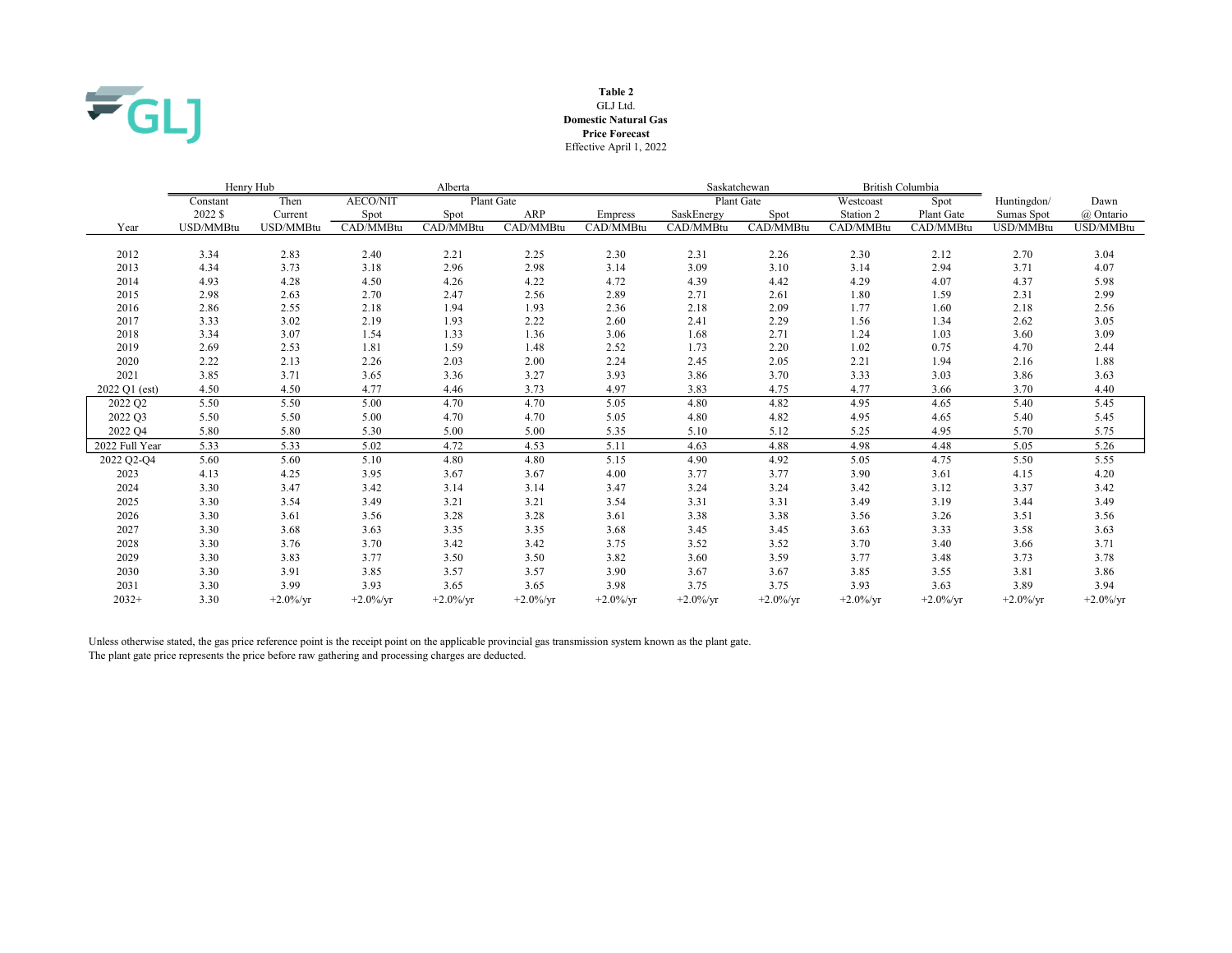

#### Table 3 GLJ Ltd. International Crude Oil Price Forecast Effective April 1, 2022

|            | <b>United States</b> |                     | Europe            |                  | Latin America        | Mideast Gulf and Mediterranean |                    |                    |                        |                     | Africa                   | Asia-Pacific            |                   | Russia / C.I.S.   |                      |                   |
|------------|----------------------|---------------------|-------------------|------------------|----------------------|--------------------------------|--------------------|--------------------|------------------------|---------------------|--------------------------|-------------------------|-------------------|-------------------|----------------------|-------------------|
|            | Cushing, OK          | Louisiana           | UK                | Mexico           | Colombia             | Oman                           | <b>OPEC</b>        | Abu Dhabi          | Iran                   | Algeria             | Iraq                     | Nigeria                 | Indonesia         | Malaysia          | Russia               | Russia            |
|            | WTI<br>39.6 API      | $LLS^*$<br>35.6 API | Brent<br>38.3 API | Maya<br>21.8 API | Vasconia<br>24.5 API | DME<br>34 API                  | Basket<br>32.7 API | Murban<br>40.2 API | Iran Heavy<br>30.2 API | Saharan<br>45.3 API | Basrah Light<br>30.5 API | Bonny Light<br>33.4 API | Minas<br>35.3 API | Tapis<br>45.2 API | $ESPO**$<br>34.8 API | Sokol<br>34.8 API |
|            | $0.24\%$ S           | $0.37\%$ S          | $0.37\%$ S        | $3.33\%$ S       | $0.95\%$ S           | $2.00\%$ S                     | $1.77\%$ S         | $0.79\%$ S         | 1.77% S                | $0.09\%$ S          | 2.90% S                  | $0.16\%$ S              | $0.09\%$ S        | $0.03\%$ S        | $0.62\%$ S           | $0.29\%$ S        |
| Year       | USD/bbl              | USD/bbl             | USD/bbl           | USD/bbl          | USD/bbl              | USD/bbl                        | USD/bbl            | USD/bbl            | USD/bbl                | USD/bbl             | USD/bbl                  | USD/bbl                 | USD/bbl           | USD/bbl           | USD/bbl              | USD/bbl           |
|            |                      |                     |                   |                  |                      |                                |                    |                    |                        |                     |                          |                         |                   |                   |                      |                   |
| 2022 Q2-Q4 | 95.00                | 96.50               | 100.50            | 90.45            | 96.50                | 99.10                          | 99.75              | 100.60             | 96.00                  | 102.50              | 100.85                   | 101.25                  | 97.50             | 104.50            | 80.50                | 92.50             |
| 2023       | 85.00                | 86.50               | 89.50             | 80.55            | 85.50                | 88.10                          | 88.75              | 89.60              | 85.00                  | 91.50               | 89.85                    | 90.25                   | 86.50             | 93.50             | 69.50                | 81.50             |
| 2024       | 75.64                | 77.14               | 79.64             | 71.68            | 75.64                | 78.24                          | 78.89              | 79.74              | 75.14                  | 81.64               | 79.99                    | 80.39                   | 76.64             | 83.64             | 59.64                | 71.64             |
| 2025       | 77.15                | 78.65               | 81.23             | 73.11            | 77.23                | 79.83                          | 80.48              | 81.33              | 76.73                  | 83.23               | 81.58                    | 81.98                   | 78.23             | 85.23             | 61.23                | 73.23             |
| 2026       | 78.70                | 80.20               | 82.86             | 74.57            | 78.86                | 81.46                          | 82.11              | 82.96              | 78.36                  | 84.86               | 83.21                    | 83.61                   | 79.86             | 86.86             | 62.86                | 74.86             |
| 2027       | 80.27                | 81.77               | 84.51             | 76.06            | 80.51                | 83.11                          | 83.76              | 84.61              | 80.01                  | 86.51               | 84.86                    | 85.26                   | 81.51             | 88.51             | 64.51                | 76.51             |
| 2028       | 81.88                | 83.38               | 86.21             | 77.59            | 82.21                | 84.81                          | 85.46              | 86.31              | 81.71                  | 88.21               | 86.56                    | 86.96                   | 83.21             | 90.21             | 66.21                | 78.21             |
| 2029       | 83.52                | 85.02               | 87.94             | 79.15            | 83.94                | 86.54                          | 87.19              | 88.04              | 83.44                  | 89.94               | 88.29                    | 88.69                   | 84.94             | 91.94             | 67.94                | 79.94             |
| 2030       | 85.19                | 86.69               | 89.69             | 80.72            | 85.69                | 88.29                          | 88.94              | 89.79              | 85.19                  | 91.69               | 90.04                    | 90.44                   | 86.69             | 93.69             | 69.69                | 81.69             |
| 2031       | 86.89                | 88.39               | 91.48             | 82.33            | 87.48                | 90.08                          | 90.73              | 91.58              | 86.98                  | 93.48               | 91.83                    | 92.23                   | 88.48             | 95.48             | 71.48                | 83.48             |
| $2032+$    | $+2.0\%$ /vr         | $+2.0\%$ /yr        | $+2.0\%$ /vr      | $+2.0\%$ /vr     | $+2.0\%$ /yr         | $+2.0\%$ /yr                   | $+2.0\%$ /yr       | $+2.0\%$ /vr       | $+2.0\%$ /yr           | $+2.0\%$ /yr        | $+2.0\%$ /yr             | $+2.0\%$ /vr            | $+2.0\%$ /vr      | $+2.0\%$ /vr      | $+2.0\%$ /yr         | $+2.0\%$ /yr      |

\* LLS - Light Louisiana Sweet

\*\* ESPO - Eastern Siberian Pacific Ocean Blend

Historical futures contract price is an average of the daily settlement price of the near month contract over the calendar month.

GLJ Forecasts a variety of other benchmarks that may not be presented and can be obtained upon request.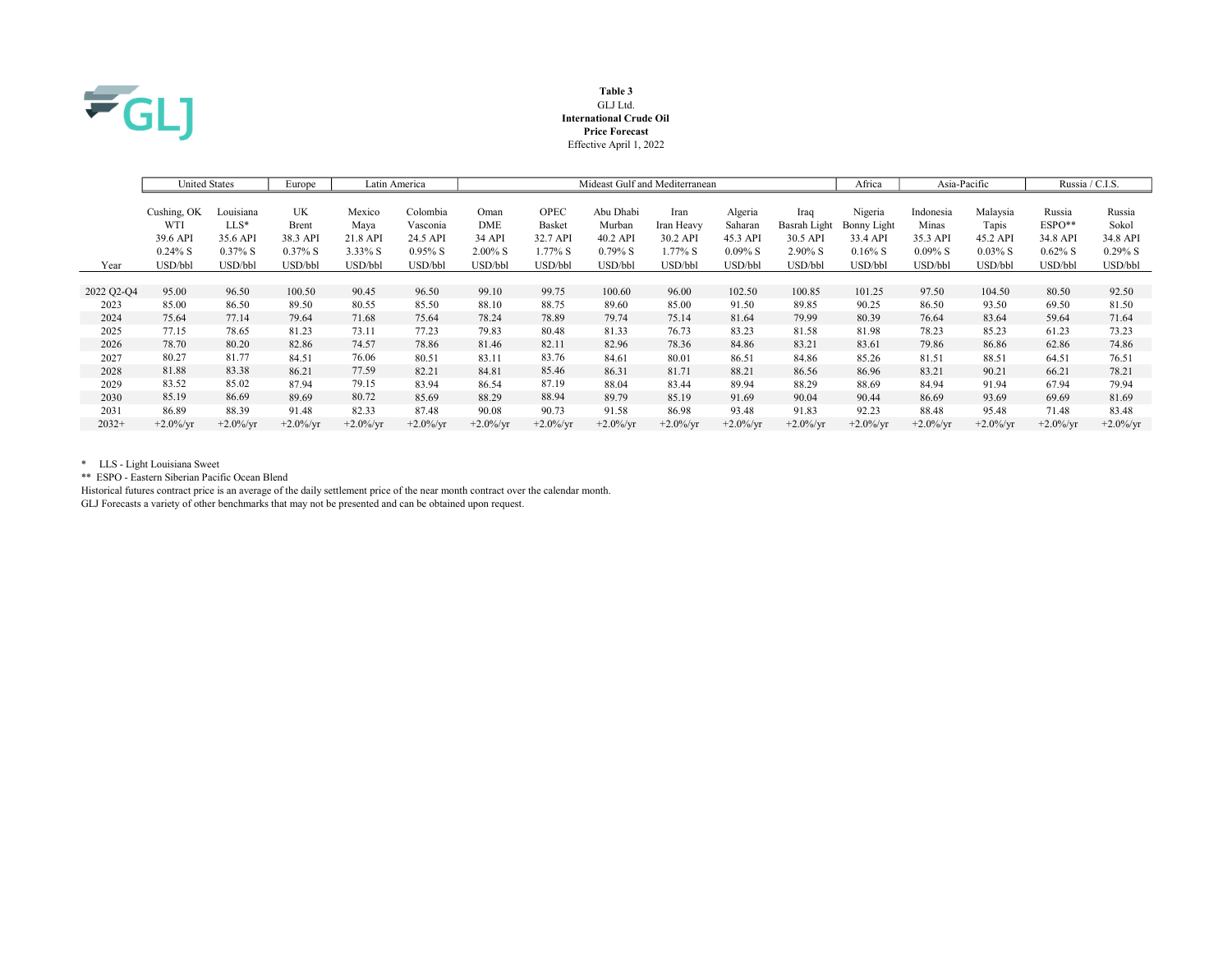

# Table 4 GLJ Ltd. International Natural Gas & LNG Price Forecast Effective April 1, 2022

|            |                                       |                                   |                                     | US Natural Gas                        |                                   | European Natural Gas                | Asia-Pacific                           | India                                  |                                     |                                        |                                            |
|------------|---------------------------------------|-----------------------------------|-------------------------------------|---------------------------------------|-----------------------------------|-------------------------------------|----------------------------------------|----------------------------------------|-------------------------------------|----------------------------------------|--------------------------------------------|
| Year       | Henry Hub<br>Natural Gas<br>USD/MMBtu | Midwest<br>@ Chicago<br>USD/MMBtu | Rockies<br>Natural Gas<br>USD/MMBtu | Algonquin<br>Natural Gas<br>USD/MMBtu | Malin<br>Natural Gas<br>USD/MMBtu | Permian<br>Natural Gas<br>USD/MMBtu | <b>NBP</b><br>Natural Gas<br>USD/MMBtu | <b>TTF</b><br>Natural Gas<br>USD/MMBtu | Russian<br>Natural Gas<br>USD/MMBtu | <b>JKM</b><br>Natural Gas<br>USD/MMBtu | India Domestic<br>Natural Gas<br>USD/MMBtu |
|            |                                       |                                   |                                     |                                       |                                   |                                     |                                        |                                        |                                     |                                        |                                            |
| 2022 Q2-Q4 | 5.60                                  | 5.45                              | 5.40                                | 9.30                                  | 5.45                              | 5.10                                | 32.00                                  | 32.10                                  | 31.50                               | 34.00                                  | 17.03                                      |
| 2023       | 4.25                                  | 4.10                              | 4.05                                | 6.45                                  | 4.10                              | 3.75                                | 22.00                                  | 22.10                                  | 21.80                               | 23.50                                  | 14.18                                      |
| 2024       | 3.47                                  | 3.32                              | 3.27                                | 4.67                                  | 3.32                              | 2.97                                | 12.00                                  | 12.10                                  | 11.80                               | 13.00                                  | 8.83                                       |
| 2025       | 3.54                                  | 3.39                              | 3.34                                | 4.76                                  | 3.39                              | 3.04                                | 12.24                                  | 12.34                                  | 12.04                               | 13.24                                  | 7.61                                       |
| 2026       | 3.61                                  | 3.46                              | 3.41                                | 4.86                                  | 3.46                              | 3.11                                | 12.49                                  | 12.58                                  | 12.28                               | 13.48                                  | 7.77                                       |
| 2027       | 3.68                                  | 3.53                              | 3.48                                | 4.95                                  | 3.53                              | 3.18                                | 12.73                                  | 12.83                                  | 12.53                               | 13.73                                  | 7.92                                       |
| 2028       | 3.76                                  | 3.61                              | 3.56                                | 5.06                                  | 3.61                              | 3.26                                | 12.99                                  | 13.09                                  | 12.79                               | 13.99                                  | 8.08                                       |
| 2029       | 3.83                                  | 3.68                              | 3.63                                | 5.16                                  | 3.68                              | 3.33                                | 13.25                                  | 13.35                                  | 13.05                               | 14.25                                  | 8.25                                       |
| 2030       | 3.91                                  | 3.76                              | 3.71                                | 5.26                                  | 3.76                              | 3.41                                | 13.51                                  | 13.61                                  | 13.31                               | 14.51                                  | 8.41                                       |
| 2031       | 3.99                                  | 3.84                              | 3.79                                | 5.34                                  | 3.84                              | 3.49                                | 13.78                                  | 13.88                                  | 13.58                               | 14.78                                  | 8.58                                       |
| $2032+$    | $+2.0\%$ /yr                          | $+2.0\%$ /yr                      | $+2.0\%$ /yr                        | $+2.0\%$ /yr                          | $+2.0\%$ /yr                      | $+2.0\%$ /yr                        | $+2.0\%$ /yr                           | $+2.0\%$ /yr                           | $+2.0\%$ /yr                        | $+2.0\%$ /yr                           | $+2.0\%$ /yr                               |

NBP - National Balancing Point LNG

JKM - Japanese Korean Marker LNG

TTF - Title Transfer Facility LNG

Russian Gas - Average European import border price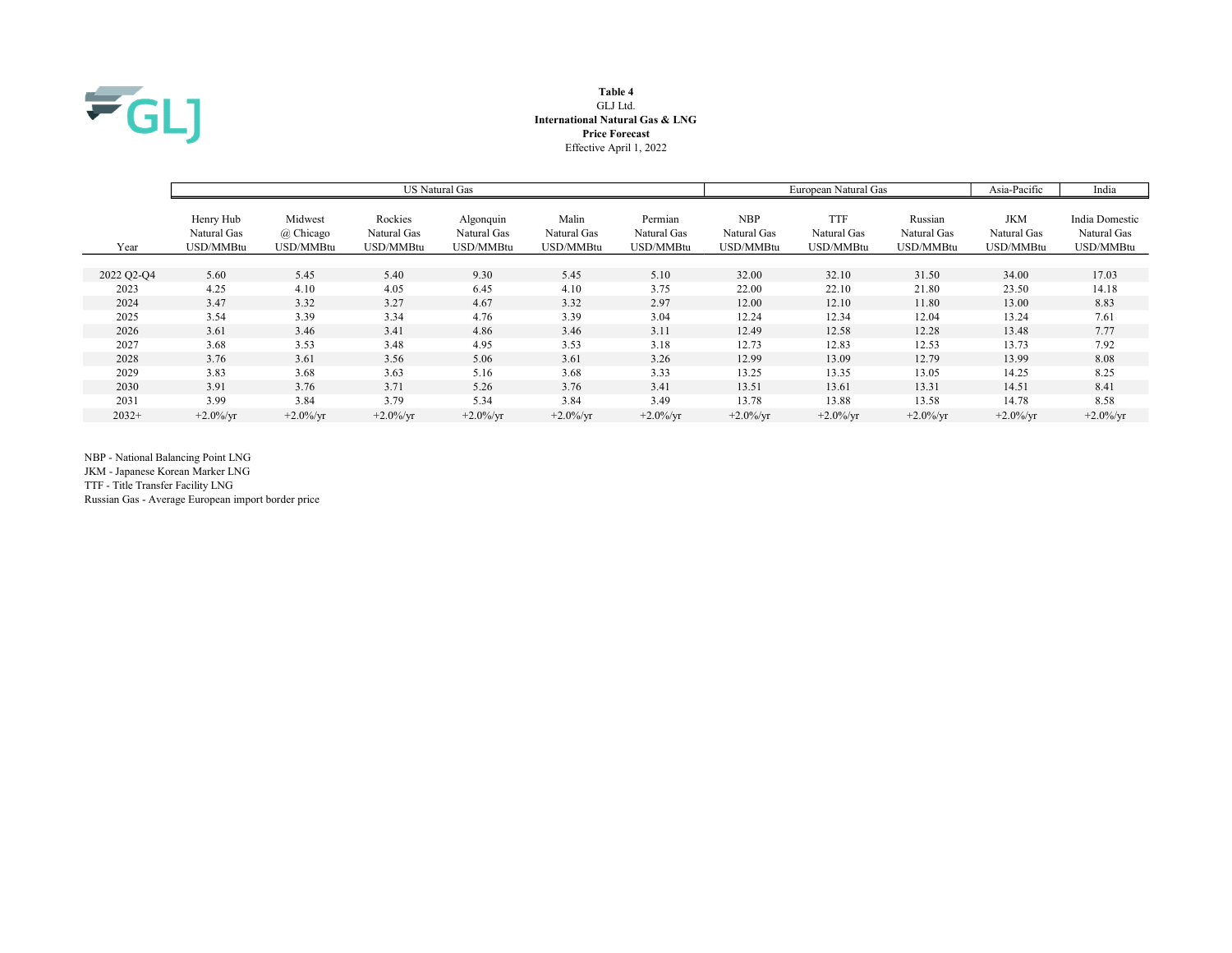

# Table 5 GLJ Ltd. Natural Gas Liquids Price Forecast Effective April 1, 2022

|            |              |              | Canadian Natural Gas Liquids |              | US Natural Gas Liquids |              |              |              |              |              |              |              | Asia/Europe/Other |              |
|------------|--------------|--------------|------------------------------|--------------|------------------------|--------------|--------------|--------------|--------------|--------------|--------------|--------------|-------------------|--------------|
|            |              | Edmonton     |                              |              | Conway                 |              |              |              | Mont Belvieu |              |              |              | Far East Index    |              |
|            | Ethane       | Propane      | Butane                       | Condensate   | $E/P$ Mix*             | Propane      | Butane       | Condensate   | Ethane       | Propane      | Butane       | Condensate   | Propane           | Butane       |
| Year       | CAD/bbl      | CAD/bbl      | CAD/bbl                      | CAD/bbl      | USD/bbl                | USD/bbl      | USD/bbl      | USD/bbl      | USD/bbl      | USD/bbl      | USD/bbl      | USD/bbl      | USD/bbl           | USD/bbl      |
|            |              |              |                              |              |                        |              |              |              |              |              |              |              |                   |              |
| 2022 Q2-Q4 | 16.71        | 58.13        | 67.43                        | 120.63       | 18.20                  | 52.25        | 66.50        | 87.40        | 21.00        | 54.15        | 63.65        | 85.50        | 65.33             | 75.38        |
| 2023       | 12.78        | 46.13        | 61.50                        | 107.50       | 13.81                  | 46.75        | 59.50        | 78.20        | 15.94        | 48.45        | 56.95        | 76.50        | 58.17             | 67.13        |
| 2024       | 10.94        | 40.30        | 53.73                        | 95.83        | 11.28                  | 41.60        | 52.95        | 69.59        | 13.01        | 43.11        | 50.68        | 68.08        | 51.77             | 59.73        |
| 2025       | 11.18        | 41.10        | 54.80                        | 97.74        | 11.50                  | 42.43        | 54.01        | 70.98        | 13.28        | 43.98        | 51.69        | 69.44        | 52.80             | 60.92        |
| 2026       | 11.42        | 41.93        | 55.90                        | 99.70        | 11.73                  | 43.29        | 55.09        | 72.40        | 13.54        | 44.86        | 52.73        | 70.83        | 53.86             | 62.14        |
| 2027       | 11.66        | 42.76        | 57.02                        | 101.69       | 11.97                  | 44.15        | 56.19        | 73.85        | 13.81        | 45.75        | 53.78        | 72.24        | 54.93             | 63.38        |
| 2028       | 11.91        | 43.62        | 58.16                        | 103.72       | 12.21                  | 45.03        | 57.32        | 75.33        | 14.09        | 46.67        | 54.86        | 73.69        | 56.04             | 64.66        |
| 2029       | 12.16        | 44.50        | 59.33                        | 105.81       | 12.45                  | 45.94        | 58.46        | 76.84        | 14.37        | 47.61        | 55.96        | 75.17        | 57.16             | 65.96        |
| 2030       | 12.42        | 45.39        | 60.51                        | 107.92       | 12.70                  | 46.85        | 59.63        | 78.37        | 14.65        | 48.56        | 57.08        | 76.67        | 58.30             | 67.27        |
| 2031       | 12.69        | 46.29        | 61.72                        | 110.08       | 12.95                  | 47.79        | 60.82        | 79.94        | 14.95        | 49.53        | 58.22        | 78.20        | 59.46             | 68.61        |
| $2032+$    | $+2.0\%$ /yr | $+2.0\%$ /yr | $+2.0\%$ /yr                 | $+2.0\%$ /yr | $+2.0\%$ /yr           | $+2.0\%$ /yr | $+2.0\%$ /yr | $+2.0\%$ /yr | $+2.0\%$ /yr | $+2.0\%$ /yr | $+2.0\%$ /yr | $+2.0\%$ /yr | $+2.0\%$ /yr      | $+2.0\%$ /yr |

Butane prices at Conway and Mont Belvieu represent a blended price of two thirds normal butane and one third iso-butane. \*Conway E/P mix is blended at 80%-20%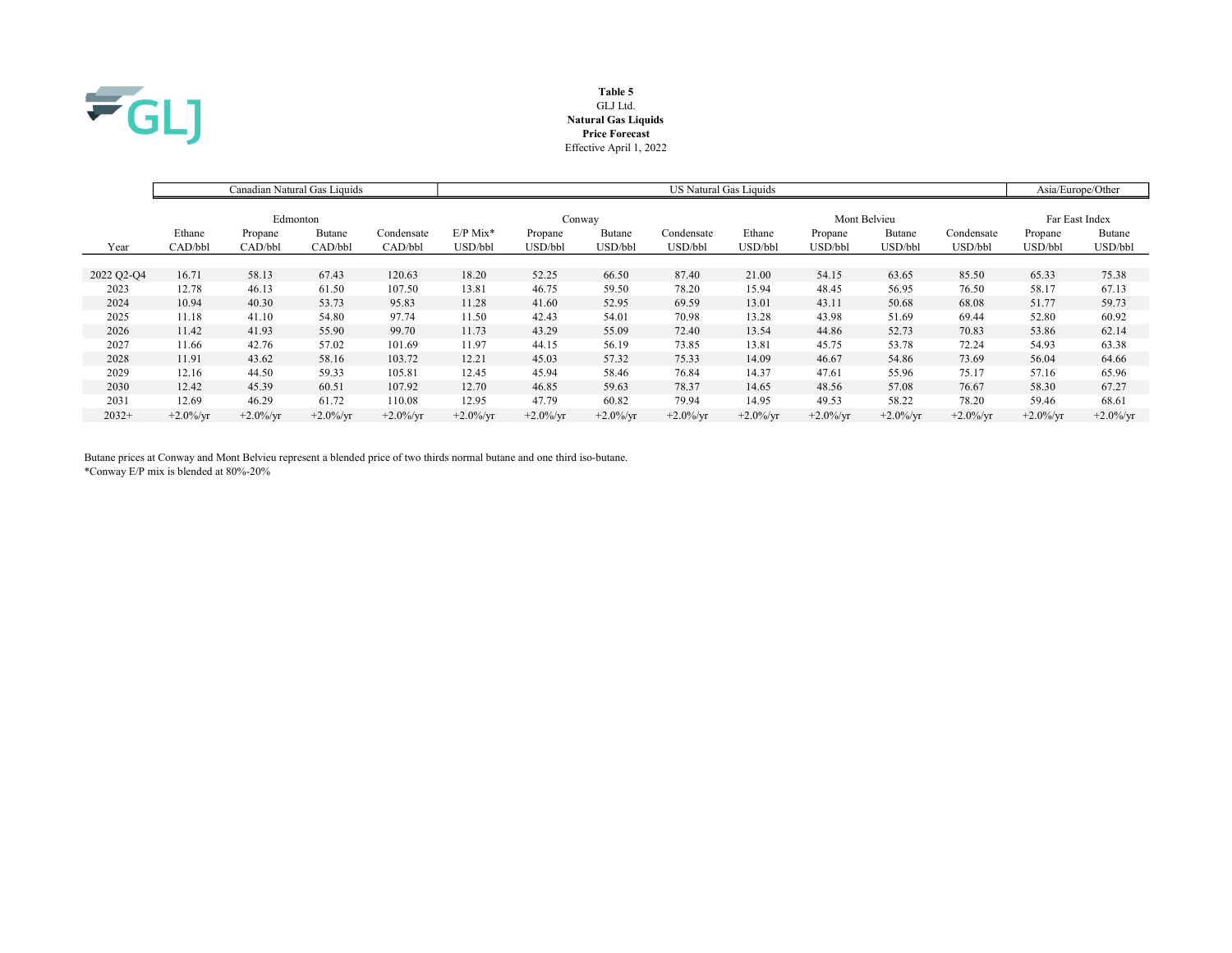

#### Table 6 GLJ Ltd. International Exchange Rates Forecast Effective April 1, 2022

 Canada UK Euro Norway Australia China Japan CADUSD GBPUSD EURUSD NOKUSD AUDUSD USDCNY USDJPY Exchange Exchange Exchange Exchange Exchange Exchange Exchange Inflation Rate Rate Rate Rate Rate Rate Rate Year % CAD/USD GBP/USD EUR/USD USD/NOK AUD/USD USD/CNY USD/JPY 2022 Q2-Q4 0.0 0.800 1.320 1.120 8.750 0.750 6.40 115.00 2023 3.0 0.800 1.330 1.140 8.750 0.760 6.75 110.00 2024 2.0 0.800 1.340 1.170 8.750 0.760 7.00 110.00 2025 2.0 0.800 1.340 1.170 8.750 0.760 7.00 110.00 2026 2.0 0.800 1.340 1.170 8.750 0.760 7.00 110.00 2027 2.0 0.800 1.340 1.170 8.750 0.760 7.00 110.00 2028 2.0 0.800 1.340 1.170 8.750 0.760 7.00 110.00 2029 2.0 0.800 1.340 1.170 8.750 0.760 7.00 110.00 2030 2.0 0.800 1.340 1.170 8.750 0.760 7.00 110.00 2031 2.0 0.800 1.340 1.170 8.750 0.760 7.00 110.00 2032+ 2.0 0.800 1.340 1.170 8.750 0.760 7.00 110.00

GLJ Forecasts a variety of other exchange rates that can be obtained upon request.